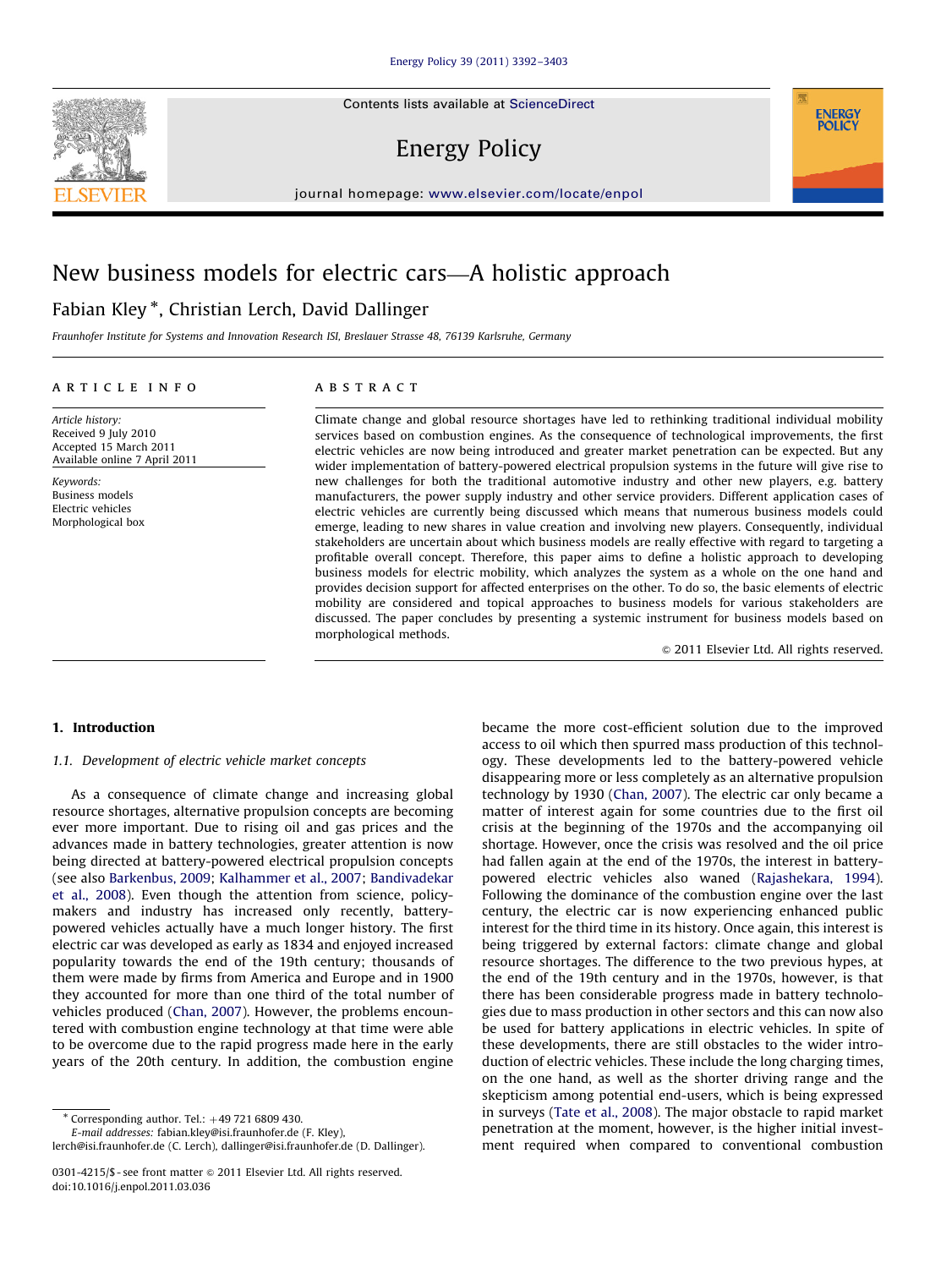engine vehicles (Ché[ron and Zins, 1997;](#page--1-0) [Nemry et al., 2009;](#page--1-0) [Brooker et al., 2010\)](#page--1-0). In contrast, the running costs of electric cars are actually lower, but these do not stand out sufficiently on a total cost basis ([Thiel et al., 2010](#page--1-0)). Regardless of these problems, what counts mostin the automotive industry is recognizing what final customers need and fulfilling these needs with the relevant offer in order to be able to generate competitive advantages compared to rivals [\(Chojnacki, 2000](#page--1-0)). That these insights are also being practiced is shown, for example, by the Car2Go concept implemented by Daimler, which is based on the concept of car-sharing and has already been introduced in Ulm, Germany and in Austin. Texas in the  $US<sup>1</sup>$ 

#### 1.2. Challenges and opportunities for new business models

Since the premise made in the literature is that these kinds of new business model are suited to increasing customer benefits through innovative offers [\(Matzen et al., 2005](#page--1-0)), the topic of business model seems to be taking on a central role in the context of electric mobility. This is even more valid if new value added architecture manages to lower the costs for the customer and improve customer acceptance by promising suitable benefits. Therefore, new mobility concepts and business models are required which transform the technological advantages of electric vehicles into value added for the customers. New, promising approaches concerning reducing costs and increasing acceptance tend to follow one of the four main directions:

- 1. Better utilization of vehicle capacity: New, innovative mobility concepts such as car-sharing or company vehicle fleets exploit the strategy of extending the user base at the lower operating costs of electric cars and in this way spreading the capital costs over a greater number of heads. The same thing applies to electric cars in multiple car households; due to its lower consumption, it makes sense to use the electric car more often and to save the combustion engine-powered car for other, less frequent trips. Instead of resorting to a vehicle with a conventional motor, electric mobility services could also be integrated into public transport systems which are then used for longer journeys.
- 2. Extended utilization concepts: These attempt to improve the economic efficiency of the overall system through new applications. For instance, batteries can be charged cheaply with energy during off-peak periods and can then feed power back into the grid during peak periods. Systems services such as load shifting or back-feeding energy reduce costs at the same time as helping to balance the grid load and increasing grid quality.
- 3. Secondary usage: Another possibility is to use components which are no longer being used in the vehicle, such as the battery, for other, secondary applications in order to increase their residual value, e.g. a possible approach could be to use batteries as stationary energy storage and as such help to improve the vehicle's overall economic efficiency (see [Williams, 2010\)](#page--1-0).
- 4. Increasing acceptance: Obstacles such as a comparatively restricted driving range can be overcome by offering so-called "mobility guarantees". For instance, when purchasing an electric car, the occasional use of a combustion vehicle could be offered for longer journeys, or information of the next available charging pole could be integrated in the vehicle's navigation system. Customer-oriented infrastructure solutions

offer customers a reasonably priced and reliable infrastructure through a sensible mix of services.

These approaches can indeed help to promote the market penetration of electric vehicles, but at the same time it becomes clear how complex these concepts are. For example, these would have to integrate completely new stakeholders, who have not been part of the value chain for combustion vehicles so far. Alongside car and battery makers, energy utilities would have to be integrated, for example, as well as new mobility service providers. The consequence is that a variety of potential business models result for the different application cases, for which the participating companies and their share in the value creation have to be newly defined. In addition, the individual stakeholders are uncertain as to which business models are really effective with regard to targeting a profitable overall concept and should therefore be pursued. Alongside these uncertainties, on the other hand, new business models for electric vehicles are also being demanded. The pressure to act on companies from the automotive, energy and battery sectors is growing because first movers are entering the field and changes in the traditional business relations are expected. Currently, the existing business models are still usually pilot ventures, of an explorative nature, or the roles of the individual stakeholders are still unclear.

#### 1.3. Structure of this paper

This paper is aiming to deliver a structured approach to designing business models based on strategic decisions to companies which can expect to experience changes in their traditional business relations due to the introduction of electric vehicles. The analysis follows a holistic approach and is made from economic perspectives. In order to meet this requirement, the following approach is taken. Section 2 looks at the existing views of business models in the literature and transfers their propositions to the field of electric mobility. Based on this terminology, a structured approach is developed in Section 3 to more precisely define existing business models with regard to their structure on the one hand and, on the other hand, to serve as decision support for the development of future business models. Subsequently, current electric vehicle applications are shown from different fields of electric mobility based on real life examples in Section 4. Finally, the stability of the approach developed is tested and examined using the example of the Better Place business model, which operates on a holistic and strategic level. In spite of the aspired holistic view, this article does not claim to deliver detailed solutions for all the decisions on different business levels. Instead it aims to create a structured approach which can be used as decision support when developing strategies for concrete business models in order to more sharply define approaches and be able to consider potential alternatives.

### 2. Types of business models

In industry, suppliers have already been offering new business models to their clients for some time ([Wise and Baumgartner,](#page--1-0) [1999;](#page--1-0) Fähnrich and Opitz, 2006). Such new business models try to utilize additional services to design the product in such a way that increases the benefits for the client and gives the supplier's product the competitive edge [\(Matzen et al., 2005](#page--1-0)). This basic idea can also be transferred to innovative business models for electric mobility. For example, [Afuah \(2004\)](#page--1-0) defines: ''A business model is the set of which activities a firm performs, how it performs them, and when it performs them as it uses its resources to perform activities, given its industry, to create superior

 $^{\rm 1}$  For more information see the Car2Go web page under [http://www.car2go.](http://www.car2go.com) [com.](http://www.car2go.com)